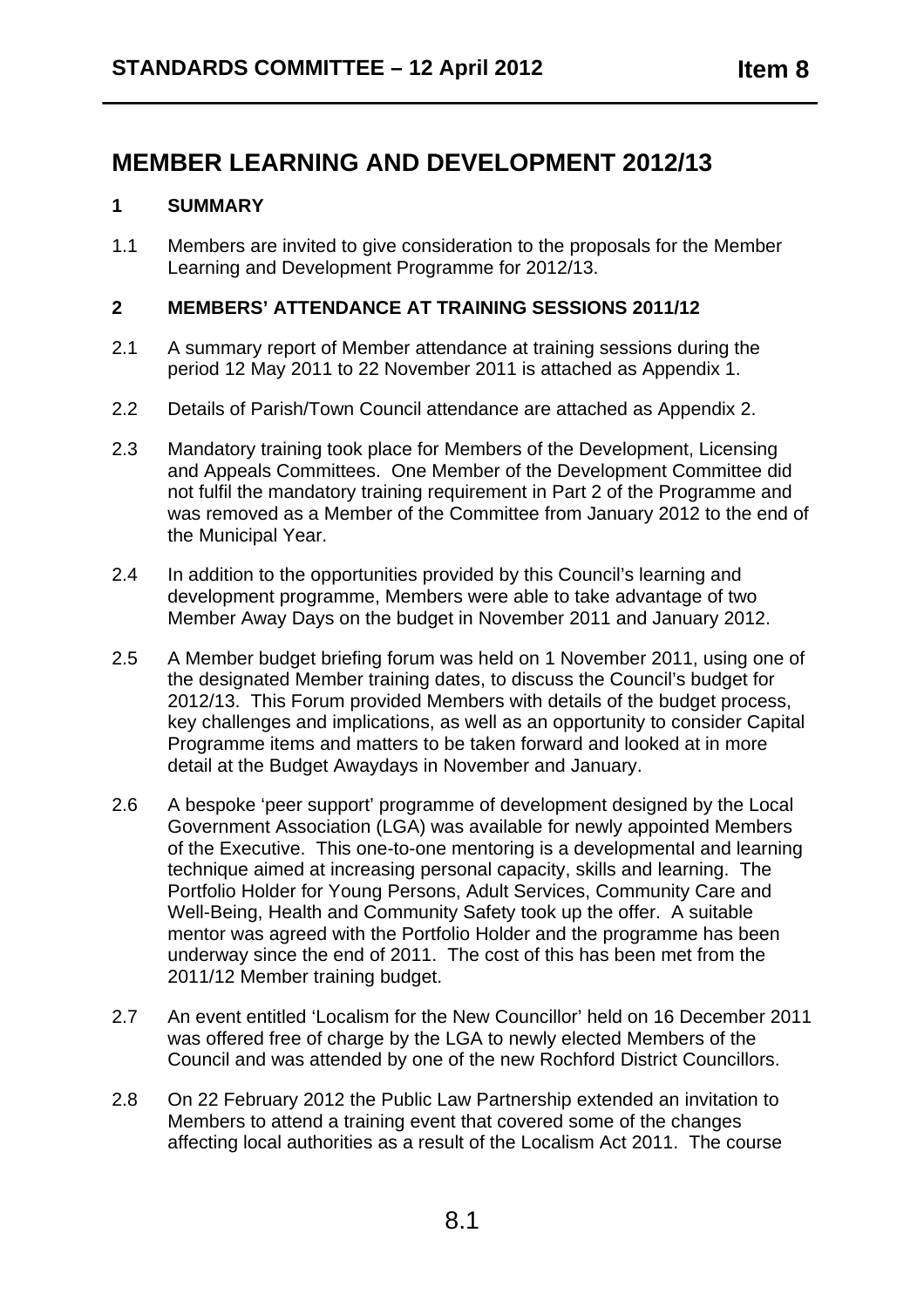was held in the evening at Anglia Ruskin University, Chelmsford; five Rochford District Members attended the session.

2.9 The Review Committee has its own programme of training. Members of the Committee attended three courses in 2011. The first was an Introduction to Overview and Scrutiny at Rochford, run by the Council's Overview and Scrutiny officer. The other courses, run by Tim Young, an Associate Member from the Centre of Public Scrutiny, were 'Overview and Scrutiny - The Broader Picture' and 'Overview and Scrutiny - Developing Scrutiny'.

#### **3 MEMBER DEVELOPMENT SELF-ASSESSMENT – FEBRUARY 2012**

- 3.1 In accordance with usual practice, at the end of the annual training programme, we sent to all Members a self-assessment questionnaire seeking feedback on the 2011/12 learning and development programme and details of any individual learning and development requests for 2012/13.
- 3.2 39 self-assessment questionnaires were circulated; 27 have been returned to date (a response rate of 69%). A summary of the responses from all the questionnaires received is attached as Appendix 3. Key findings from the questionnaire responses received to date are:-
	- The vast majority of respondents found the training sessions very useful and answered that 'information obtained', 'the opportunity to discuss issues with other Councillors' and 'ideas you could put into practice' were the most useful aspects of the training. Comments were also received that a training session can provide Members with an opportunity to discuss issues with officers. A newly elected Member felt that the induction training provided an insight into the role, expectations and responsibilities of a Councillor, and provided relevant legal information.
	- In response to the question of where improvements could be made to the training programme, a comment was received that e-learning could be considered as a way to save costs.
	- For those Members who found it difficult to attend many learning and development sessions, work/family commitments and having already attended similar courses were the most quoted reasons.
	- As far as learning styles are concerned, most respondents found a lecture style of training the most useful. Interactive training, e.g. workshops/role playing/case studies, learning from others, e.g. shadowing/mentoring and visiting other authorities to learn from best practice elsewhere were also valued by respondents.

### **4 LEARNING AND DEVELOPMENT PROGRAMME 2012/13**

4.1 Members are invited to give consideration to the proposals for the Member Learning and Development Programme for 2012/13.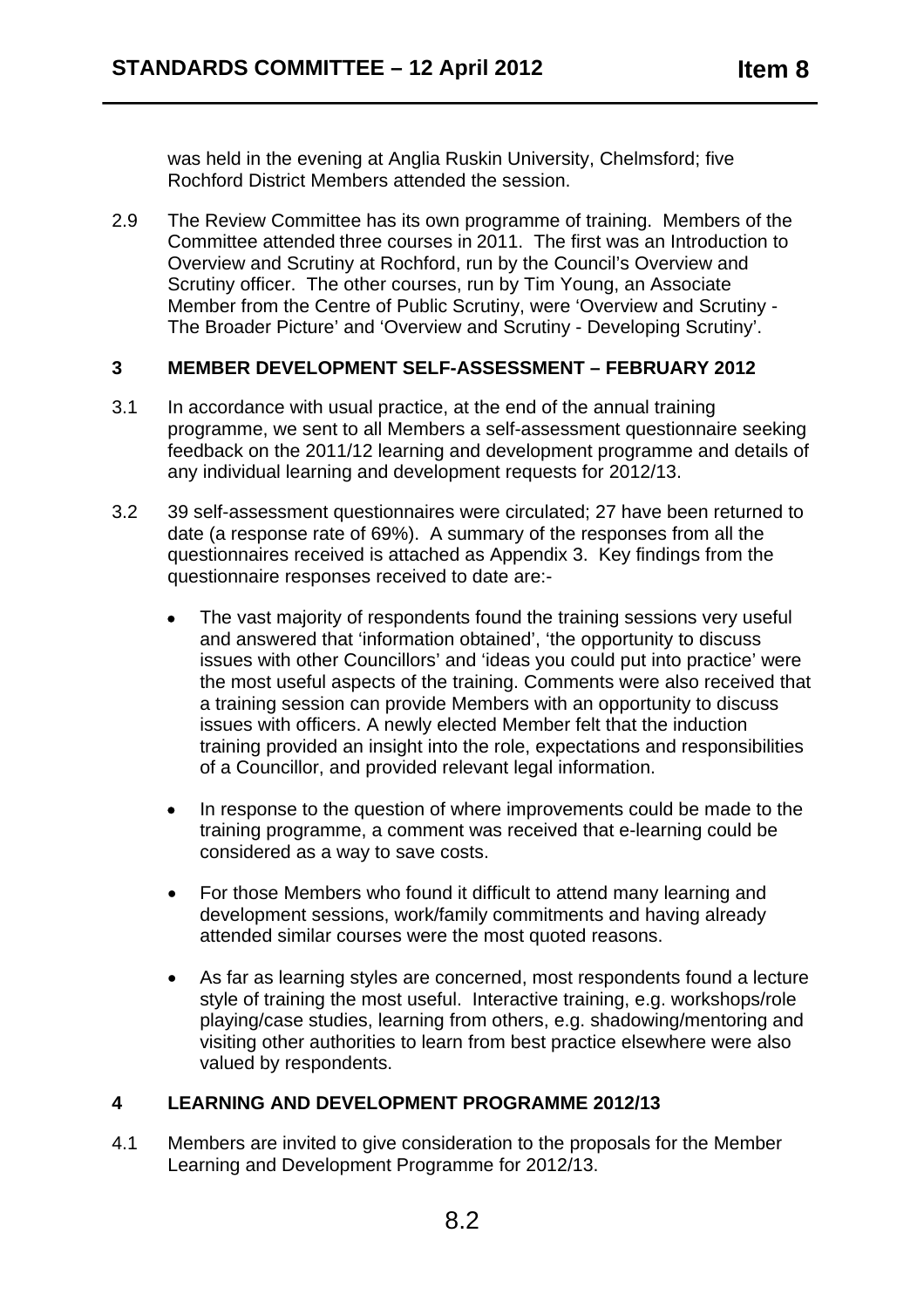- 4.2 When compiling these courses reference has been made to the requests received in the self-assessment questionnaires (see 3.2 above) as well as the post-course evaluation forms that are sent to Members at the end of each phase of the training programme.
- 4.3 The Council was awarded the Charter for Elected Member Development on 5 October 2010, with our training programme being described as an example of best practice by the assessors, South East Employers (SEE). Charter status was awarded for three years, with the requirement that an interim review be undertaken in April this year via a conference call. SEE has asked that officers (Albert Bugeja, John Bostock, Michelle Power) and the Leader, Cllr Terry Cutmore, be present for the call, during which SEE will ask a series of questions relating to the recommendations that came out of the original assessment. The Council will be required to provide evidence that it is still meeting the Charter standard through the Member training programme and working towards the recommendations of the assessors. A short written summary of the progress made will be submitted to SEE prior to the conference call.
- 4.4 The Member Learning and Development Programme needs to be responsive to the corporate priorities of the Council, as well as the individual training needs of Members.
- 4.5 A plan showing all dates for Member learning and development in the 2012/13 Municipal Year was provided to Members at the beginning of the calendar year. This plan included specific dates for mandatory training.
- 4.6 Provision has been made in the 2012/13 Council's meetings timetable for training sessions to be arranged in two parts – mandatory and induction/refresher training in May-July, with mandatory/competency training in September-October (14 sessions identified in total).

The dates for mandatory training in 2012/13 are as follows:-

### **Part 1 – May to July 2012**

| Tuesday 15/5/12  | <b>Mandatory Planning training</b>  |
|------------------|-------------------------------------|
| Thursday 24/5/12 | <b>Mandatory Licensing training</b> |
| Thursday 21/5/12 | Mandatory Appeals training          |

#### **Part 2 – September to November 2012**

| Date to be advised | Tour of the District        |
|--------------------|-----------------------------|
| Tuesday 2/10/12    | Mandatory Planning training |

4.7 It is anticipated that there will be a need to offer Localism Act training for all Members in Part 1 of the Programme.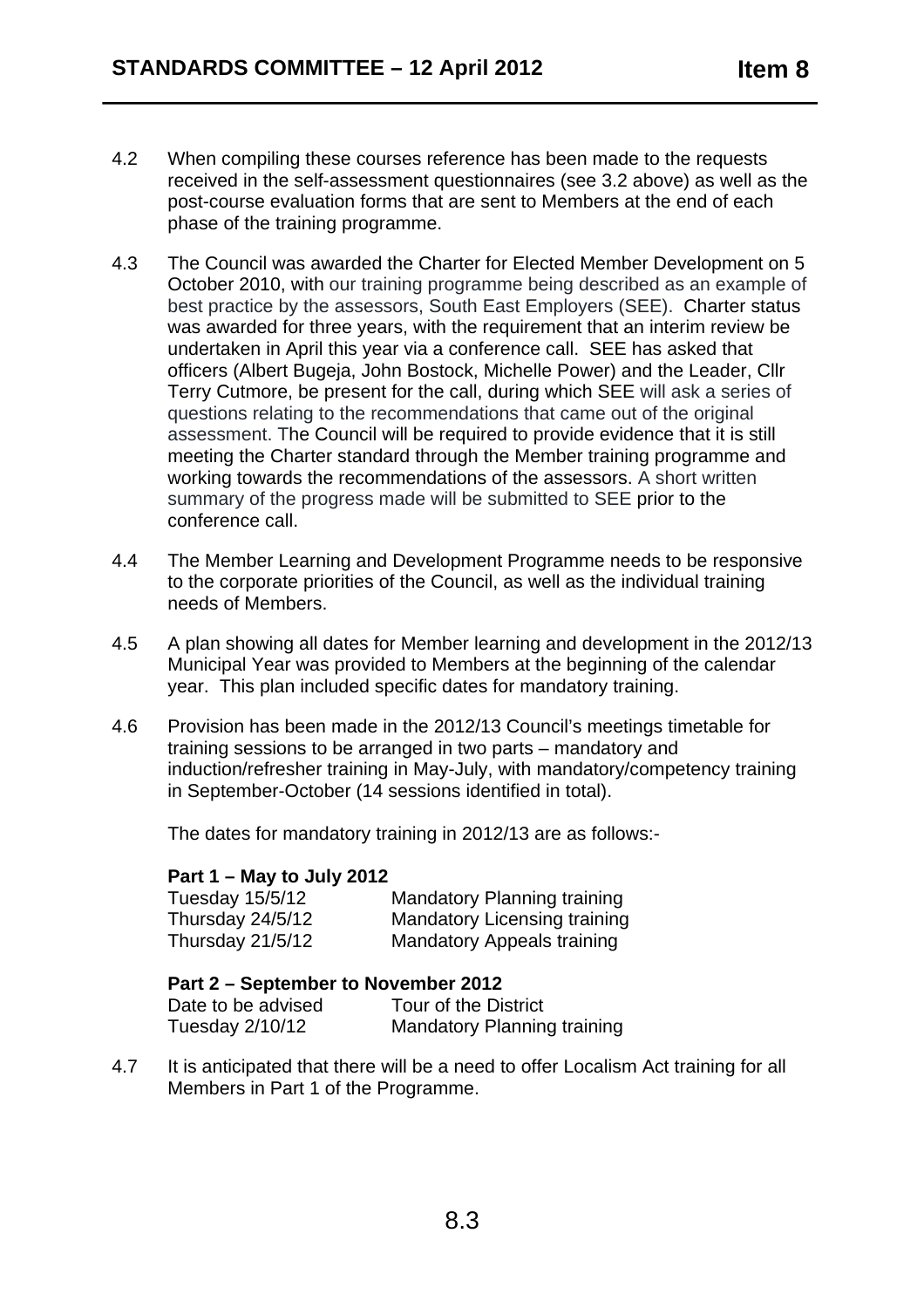- 4.8 The Council is required to provide training every two years for key officers and Members of the Review Committee on the Regulation of Investigatory Powers Act 2000 (RIPA). RIPA regulates the powers of the Council to carry out surveillance and investigation. The Council's Review Committee provides a strategic overview of the Council's use of RIPA powers by way of reviewing the policy and considering statistical reports on usage on an annual basis. This training is scheduled to be held in January 2013.
- 4.9 The Guide for Candidates on being a Member of Rochford District Council, produced for prospective candidates standing for election to the Council, has been updated for the 2012/13 Municipal Year. The Guide provides information on the role of the Councillor and includes the dates of mandatory training in the 2012/13 Municipal Year. As well as being distributed to prospective candidates, the Guide is now available on the Council's website.
- 4.10 There will be circumstances where it is advantageous to both officers and Members to be trained together in joint sessions. This can provide a better use of resources in areas such as skills training and understanding new legislation. An example of this in last year's training was the mandatory Licensing Committee training, where officers from the Legal and Licensing teams attended alongside Members.
- 4.11 The Programme will reflect the decision of Council regarding mandatory training for Development, Licensing and Appeals Committee Members.
- 4.12 The May mandatory planning will be delivered by the Homes and Communities Agency (HCA). The course will cover Planning and Development and Housing and 'how developers buy land'.
- 4.13 An additional session entitled Introduction to Planning will be offered by the Head of Planning and Transportation to all new Members. This course will cover planning policy and planning legislation and all newly-elected Members will be encouraged to attend.
- 4.14 Monitoring was introduced last year, by way of a signing out column added to the attendance signing sheet, to ensure that attendees of mandatory training sessions are present at the training for the specified 2 hours.

Mandatory/Induction/Refresher Training – May to July 2012

- 4.15 Based on the above, the following Programme is proposed at this stage for the training slots identified from May to July 2012:-
	- May Mandatory Planning training Mandatory Licensing training Localism Act
	- June/July Health and Wellbeing in the District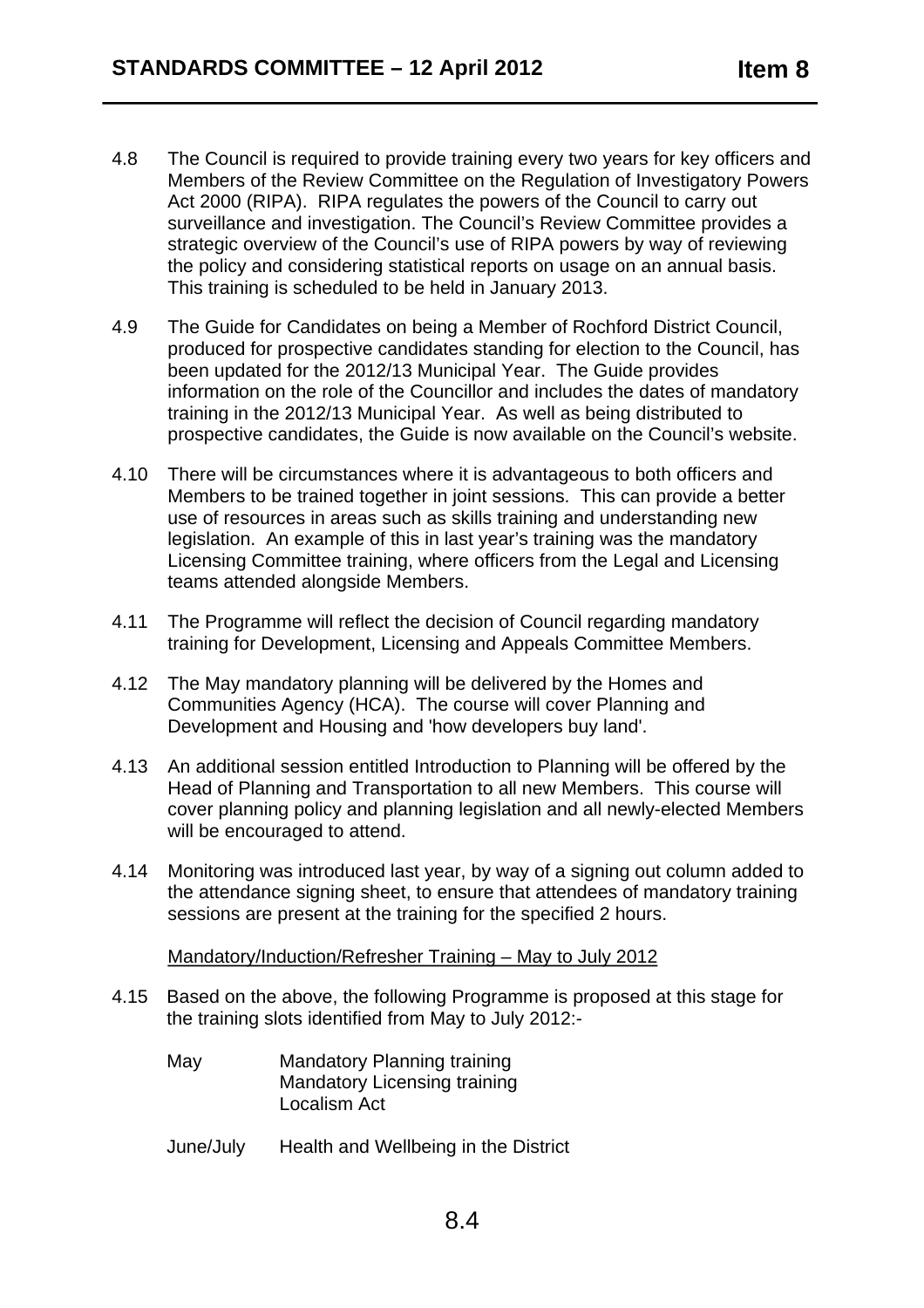Mandatory Appeals training Changes to the Benefits and Welfare System and the likely impact the changes will have locally. The County's Joint Needs Assessment conclusions for the District/The emerging Census data.

- 4.16 The Review Committee has its own specific programme, which is developed in conjunction with the Chairman of the Review Committee. Dates have been allocated in the Council's meetings timetable specifically for Review Committee training.
- 4.17 The learning and development booklet will contain details of the purpose and objectives of each course and who the courses are most suitable for. The booklet will also state that the training programme has been formulated to help the Council meet its corporate objectives and will show linkages between courses and corporate objectives.
- 4.18 In accordance with requests from Members, it is intended that the majority of the training programme will be delivered by officers, supplemented by external trainers where appropriate. Where possible, all training courses will be held in the Civic Suite, Rayleigh.
- 4.19 It is proposed to continue to arrange the majority of courses in the afternoon and then repeat them in the evening. The aim will be for each course to last a maximum of two and a half hours, with a 15 minute refreshment break part way through. There may be occasions when these timings need to be reviewed in order to accommodate training that may need a longer session or where there are costs of using external training providers. Mandatory Licensing training, to be held on 24 May 2012, will be run as usual as one afternoon session.

#### **5 INTRODUCTION OF A CHARGE FOR PARISH/TOWN COUNCIL TRAINING**

- 5.1 At Extraordinary Council on 31 January 2012 the Medium Term Financial Strategy was approved with the inclusion of an income budget of £2,000 for 2012/13 under Member training, to be generated by the introduction of a charging mechanism for all discretionary training for Parish/Town Councils.
- 5.2 The current arrangement whereby Parish/Town Councils are invited to attend appropriate Member training events at no cost will be retained for those courses that the Council organises either specifically for Town/Parish Councillors or where the training is on a topic where it would benefit the District Council for Parish/Town Councils to attend.
- 5.3 In view of the above, the Committee is invited to note the introduction of a charge for Parish/Town Councils at those training courses that officers consider appropriate and to endorse a charge of £40 per person per session.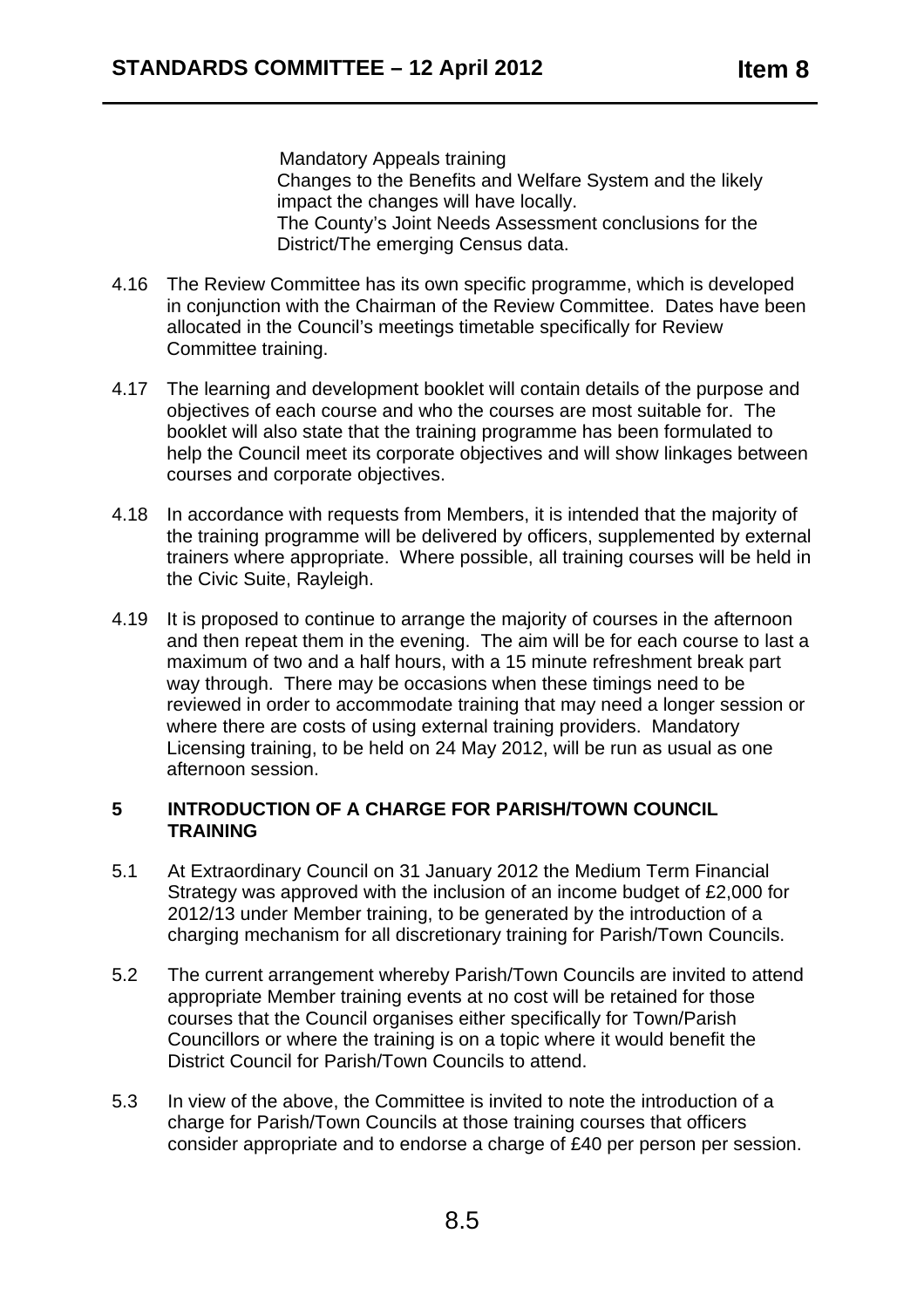#### **6 RESOURCE IMPLICATIONS**

6.1 The cost of Member learning and development is met from the Member training budget, which is set at £8,800 for 2012/13.

#### **7 PARISH IMPLICATIONS**

7.1 It is proposed to continue to offer Parish/Town Councils places on relevant courses. A system of charging Parish/Town Councils for discretionary training is to be introduced for 2012/13 (see Item 5 above).

#### **8 RECOMMENDATION**

- 8.1 It is proposed that the Committee **RESOLVES** 
	- (1) To receive the summary of Members' attendance at training sessions during the Municipal Year 2011/12 as set out in paragraphs 2.1 to 2.9.
	- (2) To endorse the proposals for the Member Learning and Development Programme for 2012/13 as set out in paragraphs 4.1 to 4.19.
	- (3) To note the introduction of a charge for Parish/Town Councils at those training courses that officers consider appropriate and to endorse a charge of £40 per person per session.

### Albert Bugeja

Head of Legal, Estates and Member Services

### **Background Papers:-**

None.

For further information please contact Michelle Power or John Bostock on:-

Phone: 01702 318179 01702 318140 Email: michelle.power@rochford.gov.uk john.bostock@rochford.gov.uk

If you would like this report in large print, Braille or another language please contact 01702 318111.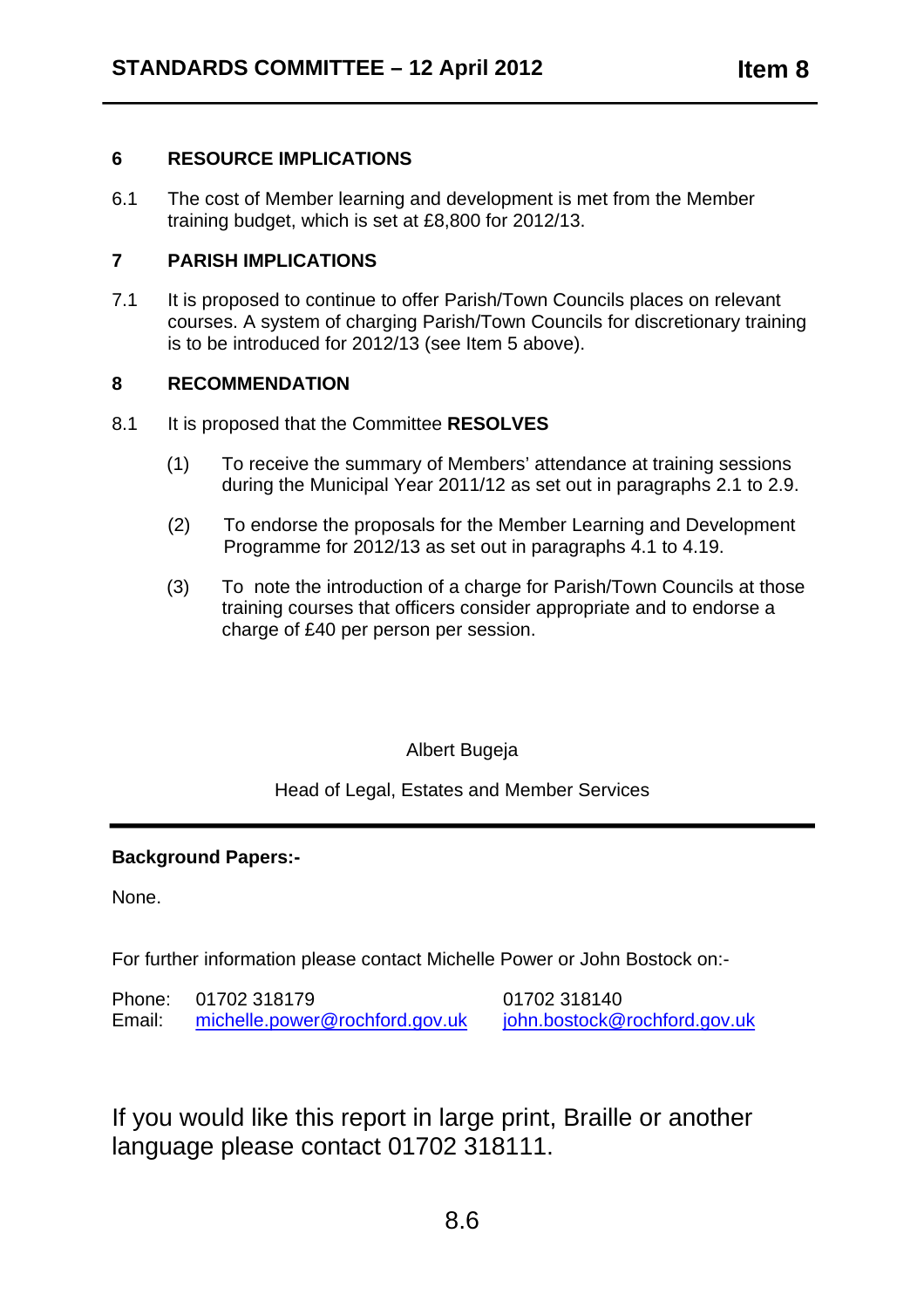# **MEMBER LEARNING AND DEVELOPMENT ATTENDANCES MAY– NOVEMBER 2011**

|                           |                       |                            |                    |                         | <b>Mandatory</b>        |                         | <b>Highly</b><br><b>Recom</b> |                  | <b>Recom</b>            |                | <b>Optional</b>         |                         |
|---------------------------|-----------------------|----------------------------|--------------------|-------------------------|-------------------------|-------------------------|-------------------------------|------------------|-------------------------|----------------|-------------------------|-------------------------|
| <b>MEMBERS</b>            | Executive             | <b>Cttee Chairman/Vice</b> | Probity/Regulatory | <b>Review Committee</b> | P                       | $\mathsf{A}$            | P                             | $\mathsf{A}$     | P                       | A              | P                       | A                       |
| <b>Mrs P Aves</b>         |                       | #                          | $\star$            | ÷                       | 3                       | 3                       | 4                             | 1                | $\overline{2}$          | 1              | $\mathbf 2$             | $\mathbf 0$             |
| <b>CIBlack</b>            |                       |                            | $\star$            |                         | $\overline{2}$          | $\overline{\mathbf{2}}$ | 4                             | $\bf{0}$         | $\overline{2}$          | $\mathbf{2}$   | 3                       | 1                       |
| P A Capon                 |                       | #                          |                    |                         | $\overline{2}$          | $\overline{2}$          | $\overline{\mathbf{4}}$       | $\bf{0}$         | $\overline{2}$          | $\bf{0}$       | $\overline{\mathbf{4}}$ | $\bf{0}$                |
| <b>Mrs T J Capon</b>      |                       |                            |                    |                         | $\overline{2}$          | $\overline{\mathbf{2}}$ | 4                             | $\mathbf 0$      | $\overline{2}$          | $\bf{0}$       | 4                       | $\bf{0}$                |
| <b>M R Carter</b>         |                       |                            | $\star$            |                         | $\overline{\mathbf{3}}$ | $\overline{\mathbf{3}}$ | $\overline{\mathbf{4}}$       | $\overline{2}$   | $\overline{2}$          | $\overline{2}$ | 3                       | 1                       |
| <b>J P Cottis</b>         |                       | #                          | $\star$            |                         | $\overline{\mathbf{3}}$ | $\overline{\mathbf{3}}$ | $\overline{\mathbf{4}}$       | $\bf{0}$         | $\overline{2}$          | $\bf{0}$       | $\overline{\mathbf{3}}$ | $\bf{0}$                |
| <b>T G Cutmore</b>        | $\mathbf{g}$          |                            | $\star$            |                         | 3                       | 3                       | $\overline{\mathbf{4}}$       | 4                | $\overline{2}$          | $\overline{2}$ | $\overline{2}$          | 1                       |
| <b>KA Gibbs</b>           |                       | #                          | $\star$            | ÷                       | 3                       | $\overline{2}$          | 4                             | $\bf{0}$         | $\overline{2}$          | $\bf{0}$       | 3                       | $\bf{0}$                |
| <b>Mrs H L A Glynn</b>    |                       | #                          | $\star$            | ÷                       | 3                       | 3                       | 4                             | 4                | $\overline{2}$          | 1              | $\overline{2}$          | 1                       |
| <b>T E Goodwin</b>        |                       |                            |                    |                         | $\overline{2}$          | $\overline{2}$          | $\overline{\mathbf{4}}$       | $\bf{0}$         | $\overline{2}$          | $\bf{0}$       | $\overline{3}$          | $\bf{0}$                |
| <b>K J Gordon</b>         | &                     |                            |                    |                         | $\overline{2}$          | $\overline{2}$          | $\overline{\mathbf{4}}$       | $\boldsymbol{0}$ | $\overline{\mathbf{2}}$ | $\bf{0}$       | $\overline{3}$          | $\bf{0}$                |
| J E Grey                  |                       | #                          | $\star$            |                         | 3                       | 3                       | $\overline{\mathbf{4}}$       | 1                | $\overline{\mathbf{2}}$ | $\bf{0}$       | $\overline{2}$          | $\bf{0}$                |
| <b>Mrs A V Hale</b>       |                       |                            | $\star$            | ٠                       | $\overline{2}$          | $\overline{2}$          | 5                             | 4                | 1                       | $\bf{0}$       | $\overline{\mathbf{4}}$ | $\overline{\mathbf{4}}$ |
| <b>Mrs D Hoy</b>          |                       |                            |                    |                         | $\overline{2}$          | $\overline{2}$          | 5                             | $\overline{2}$   | 1                       | $\bf{0}$       | 1                       | $\bf{0}$                |
| <b>M Hoy</b>              |                       |                            | $\star$            |                         | 3                       | 3                       | $\overline{\mathbf{4}}$       | $\bf{0}$         | $\overline{\mathbf{2}}$ | 1              | 3                       | 1                       |
| <b>KH Hudson</b>          | $\mathbf{8}$          |                            | $\star$            |                         | $\overline{\mathbf{4}}$ | $\overline{\mathbf{4}}$ | $\overline{\mathbf{4}}$       | $\overline{2}$   | $\overline{2}$          | 1              | $\overline{2}$          | $\bf{0}$                |
| <b>Mrs G A Lucas-Gill</b> | $\boldsymbol{\alpha}$ |                            |                    |                         | $\overline{2}$          | $\overline{2}$          | $\overline{\mathbf{4}}$       | 3                | $\overline{2}$          | $\bf{0}$       | 4                       | 1                       |
| <b>C J Lumley</b>         |                       |                            |                    |                         | $\overline{2}$          | $\overline{2}$          | 4                             | 1                | $\overline{2}$          | $\bf{0}$       | 3                       | 1                       |
| <b>Mrs J R Lumley</b>     |                       | #                          |                    | $\ddot{}$               | $\overline{2}$          | $\overline{2}$          | 4                             | 1                | $\overline{2}$          | 1              | $\overline{3}$          | $\mathbf 0$             |

NB Cllr Mrs D Hoy was elected to the Council on 16/6/2011. Cllr Mrs C E Roe was elected to the Council on 1/12/2011.

#### **KEY**

**\***

- **P**  – **total number of attendances possible**
- **A**  – **actual number of sessions attended**
- **~**  – Chairman/Vice-Chairman of the Council
- **&**  – Executive Member
- **#**  – Chairman/Vice-Chairman of a Committee/Sub-Committee
	- Probity/Regulatory (Covering Audit, Appeals and Licensing Committees). All Members are appointed to the Development Committee
- **+** – Members of the Review Committee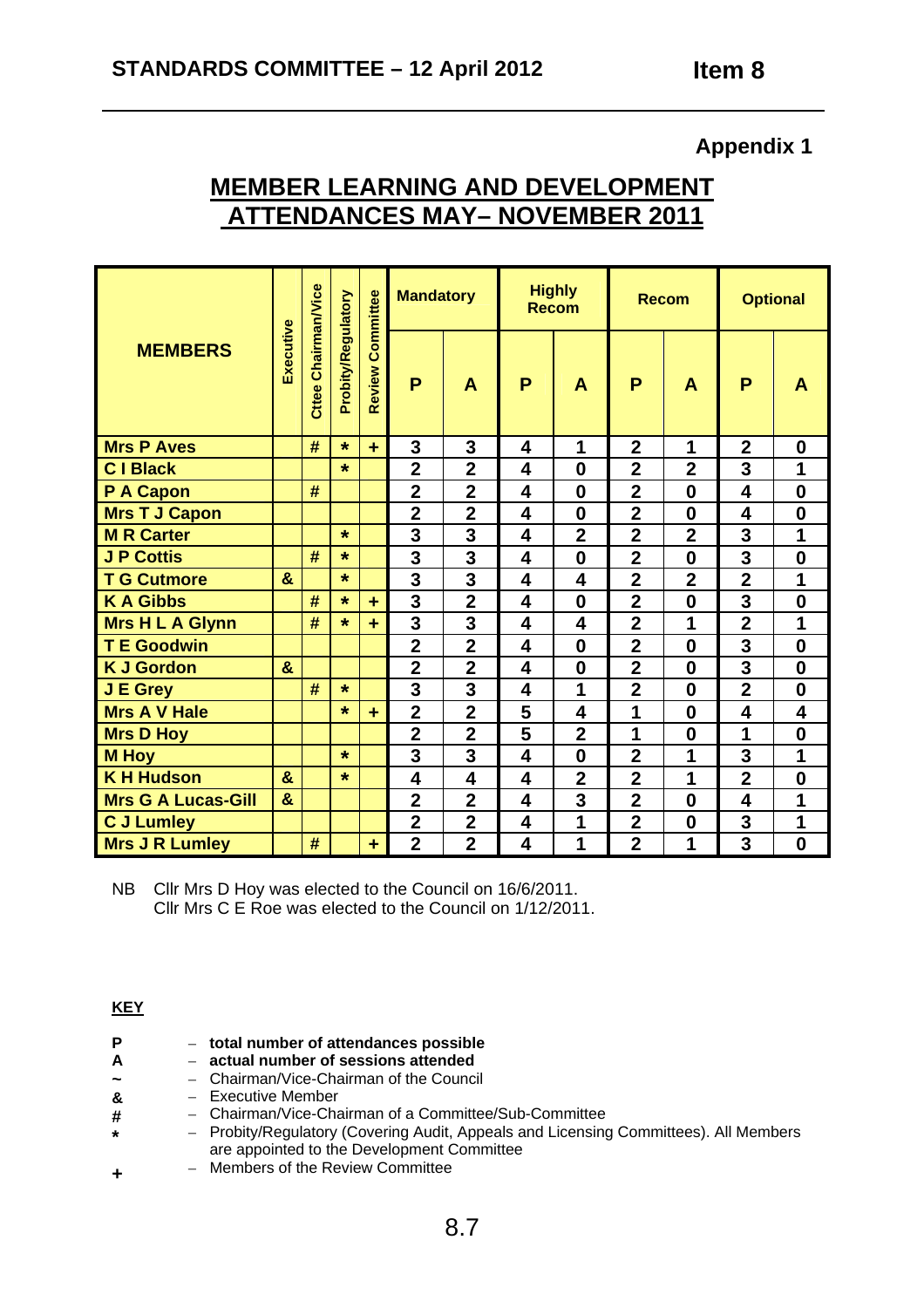# **MEMBER LEARNING AND DEVELOPMENT ATTENDANCES MAY– NOVEMBER 2011**

|                          |              |                            |                    |                         | <b>Mandatory</b> |                         | <b>Highly</b><br><b>Recom</b> |                         | <b>Recom</b>            |                         | <b>Optional</b>         |                         |
|--------------------------|--------------|----------------------------|--------------------|-------------------------|------------------|-------------------------|-------------------------------|-------------------------|-------------------------|-------------------------|-------------------------|-------------------------|
| <b>MEMBERS</b>           | Executive    | <b>Cttee Chairman/Vice</b> | Probity/Regulatory | <b>Review Committee</b> | P                | A                       | P                             | $\blacktriangle$        | P                       | A                       | P                       | A                       |
| <b>M</b> Maddocks        | $\mathbf{a}$ |                            | $\star$            |                         | 4                | 4                       | 4                             | $\overline{2}$          | $\overline{2}$          | 1                       | $\overline{2}$          | $\bf{0}$                |
| <b>Mrs C M Mason</b>     |              |                            | $\star$            |                         | $\overline{2}$   | $\overline{\mathbf{2}}$ | 5                             | $\overline{\mathbf{2}}$ | 1                       | $\bf{0}$                | 4                       | 1                       |
| <b>J R F Mason</b>       |              |                            |                    | ÷                       | $\overline{2}$   | $\overline{2}$          | $\overline{\mathbf{4}}$       | $\bf{0}$                | $\overline{2}$          | $\bf{0}$                | 4                       | $\bf{0}$                |
| <b>Mrs J E McPherson</b> | $\mathbf{a}$ |                            |                    |                         | $\overline{2}$   | $\overline{2}$          | 4                             | $\overline{2}$          | $\overline{2}$          | 1                       | 4                       | 1                       |
| <b>D</b> Merrick         |              | #                          |                    |                         | $\overline{2}$   | $\overline{2}$          | 4                             | $\boldsymbol{0}$        | $\overline{2}$          | 1                       | 4                       | 1                       |
| Mrs J Mockford ~         |              | #                          | $\star$            |                         | $\overline{2}$   | $\overline{2}$          | $\overline{\mathbf{4}}$       | $\overline{\mathbf{4}}$ | $\overline{2}$          | $\overline{2}$          | $\overline{\mathbf{4}}$ | $\overline{2}$          |
| <b>T E Mountain</b>      |              |                            | $\star$            |                         | 3                | 3                       | 5                             | 1                       | 1                       | $\bf{0}$                | 3                       | $\overline{\mathbf{2}}$ |
| <b>R A Oatham</b>        |              |                            | $\star$            |                         | 3                | 3                       | 4                             | 1                       | $\overline{2}$          | $\bf{0}$                | 3                       | 1                       |
| <b>R D Pointer</b>       |              |                            | $\star$            | ÷                       | $\overline{2}$   | $\overline{2}$          | 5                             | 1                       | 1                       | 1                       | 3                       | 1                       |
| <b>A C Priest</b>        |              |                            |                    |                         | $\overline{2}$   | $\overline{2}$          | 5                             | $\bf{0}$                | 1                       | $\bf{0}$                | $\overline{\mathbf{4}}$ | $\bf{0}$                |
| <b>Mrs C E Roe</b>       |              |                            |                    |                         | 1                | 1                       | $\bf{0}$                      | $\bf{0}$                | $\bf{0}$                | $\bf{0}$                | $\bf{0}$                | $\bf{0}$                |
| <b>C G Seagers</b>       | $\mathbf{g}$ |                            |                    |                         | $\overline{2}$   | $\overline{2}$          | $\overline{\mathbf{4}}$       | 3                       | $\overline{2}$          | $\overline{2}$          | 4                       | $\bf{0}$                |
| S P Smith $\sim$         |              |                            |                    |                         | $\overline{2}$   | $\overline{2}$          | 4                             | $\bf{0}$                | $\overline{2}$          | $\bf{0}$                | 4                       | $\bf{0}$                |
| <b>M J Steptoe</b>       | $\mathbf{8}$ |                            | $\star$            |                         | 3                | 3                       | 4                             | $\overline{2}$          | $\overline{2}$          | $\overline{2}$          | 3                       | 1                       |
| <b>J Thomass</b>         |              |                            | $\star$            |                         | $\overline{2}$   | $\overline{2}$          | $\overline{\mathbf{4}}$       | $\bf{0}$                | $\overline{2}$          | $\bf{0}$                | 4                       | $\mathbf 0$             |
| <b>I H Ward</b>          |              |                            | $\star$            | ÷                       | 3                | 3                       | 5                             | 4                       | 1                       | 1                       | 3                       | 3                       |
| <b>Mrs M J Webster</b>   |              |                            |                    |                         | $\overline{2}$   | $\overline{2}$          | 4                             | $\bf{0}$                | $\overline{2}$          | 1                       | $\overline{\mathbf{4}}$ | $\bf{0}$                |
| <b>PFA Webster</b>       |              |                            |                    |                         | $\overline{2}$   | $\overline{2}$          | 4                             | 1                       | $\overline{2}$          | 1                       | 4                       | $\bf{0}$                |
| <b>Mrs C A Weston</b>    |              | #                          | $\star$            |                         | 3                | 3                       | 4                             | 1                       | $\overline{\mathbf{2}}$ | 1                       | 3                       | $\boldsymbol{0}$        |
| <b>Mrs B J Wilkins</b>   |              | #                          | $\star$            |                         | 4                | 4                       | 4                             | 4                       | $\overline{2}$          | $\overline{\mathbf{2}}$ | $\overline{2}$          | $\overline{\mathbf{2}}$ |

#### **KEY**

**\***

- **P**  – **total number of attendances possible**
- **A**  – **actual number of sessions attended**
- **~**  – Chairman/Vice-Chairman of the Council
- **&**  – Executive Member
- **#**  – Chairman/Vice-Chairman of a Committee/Sub-Committee
	- Probity/Regulatory (Covering Audit, Appeals and Licensing Committees). All Members are appointed to the Development Committee
- **+** – Members of the Review Committee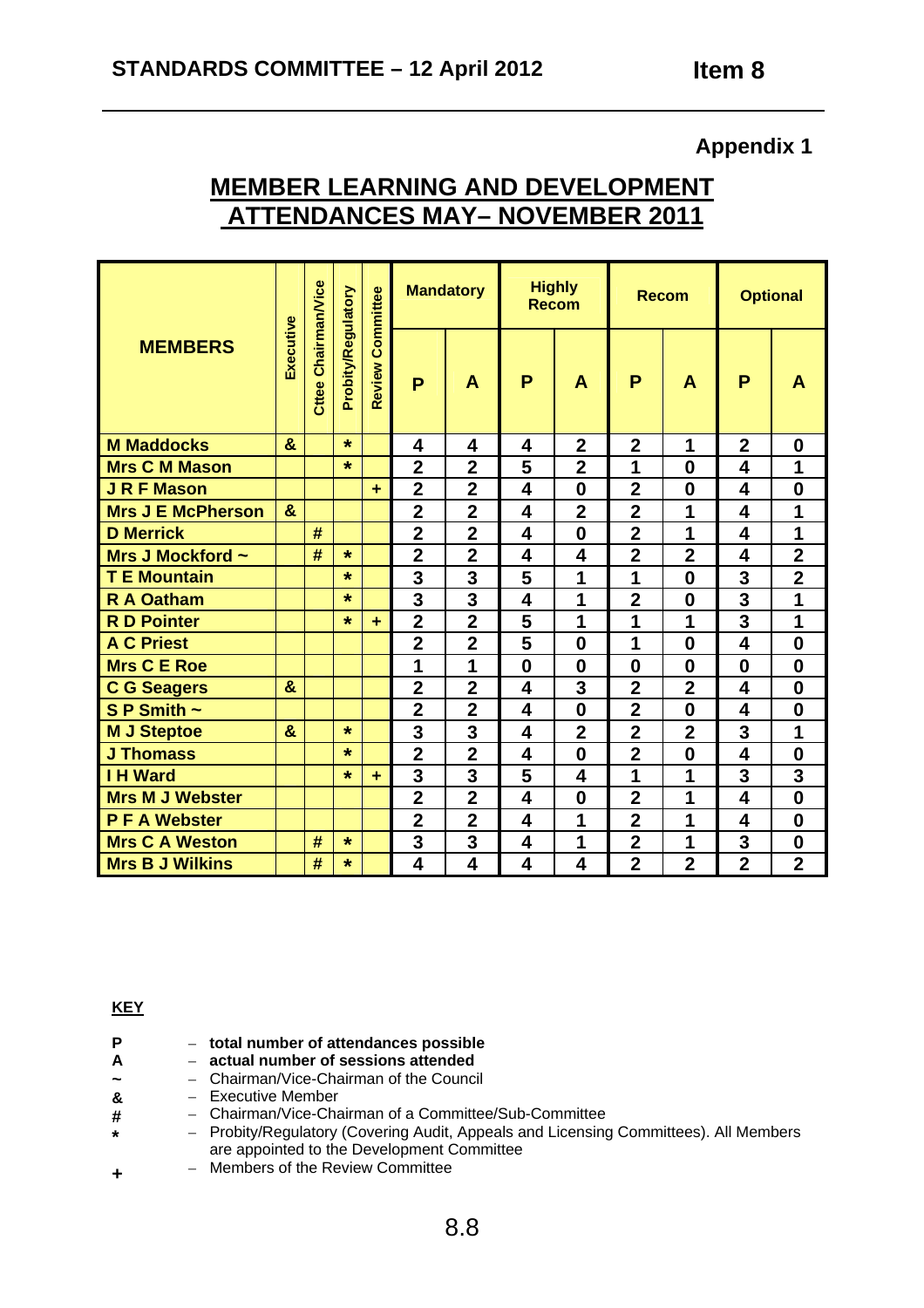# **PARISH/TOWN COUNCIL ATTENDANCE AT MEMBER TRAINING SESSIONS 2011/12**

Parish/Town Councils were offered places on each of the following sessions. The actual number of attendees is shown in brackets:-

#### **Part 1: May-July 2011**

Planning **(13)**  Managing Difficult Situations/People and Improved Impact at Meetings **(9)**  Local Government Finance **(8)** Ethical Framework/Code of Conduct **(12)** 

#### **Part 2: October-November 2011**

Planning **(26)**  The Voluntary Sector in the Rochford District **(2)**  Domestic Abuse/Community Safety **(4)**  Safeguarding/Equalities and Diversity **(7)**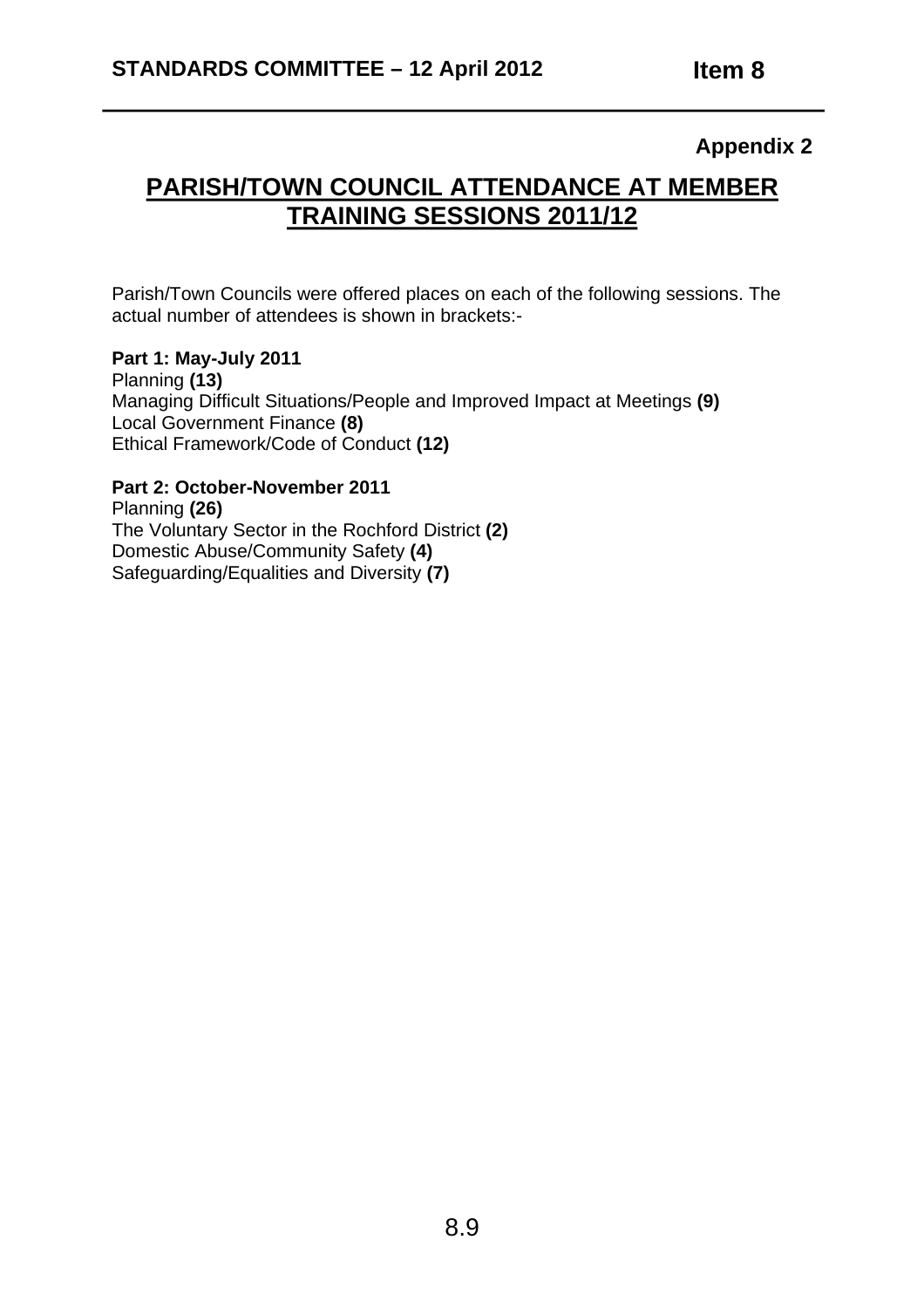## **STANDARDS COMMITTEE – 12 April 2012 Item 8**

## **Appendix 3**

## **Member Development Self-Assessment – March 2012**

| <b>Total sent out</b> | 39 |
|-----------------------|----|
| <b>Total returned</b> | 26 |
| 67 % return           |    |

**1.** In general, did you find the training sessions

| Very useful       |  |
|-------------------|--|
| <b>Useful</b>     |  |
| Could be improved |  |
| Poor              |  |

**2.** What did you find most useful about the training?

| Information obtained                                 |    |
|------------------------------------------------------|----|
| Ideas you could put into practice                    |    |
| Opportunity to discuss issues with other Councillors | 13 |
|                                                      |    |

Other individual comments:-

- Opportunities to discuss issues with officers (x2).
- Understanding of how the topics covered by training are relevant to Member role.
- As a new Councillor, attendance at the training sessions provided a valuable insight into the role and expectations and responsibilities of a Councillor, alongside the relevant legal information and implications of decisions.
- **3.** If you answered 'could be improved' or 'poor' to question 2 please indicate in which areas improvements could be made.

| Course content    |  |
|-------------------|--|
| Course presenters |  |
| Style of course   |  |

- • E-learning could be used to save costs.
- Q&A/discussions can sometimes become a little irrelevant to the course.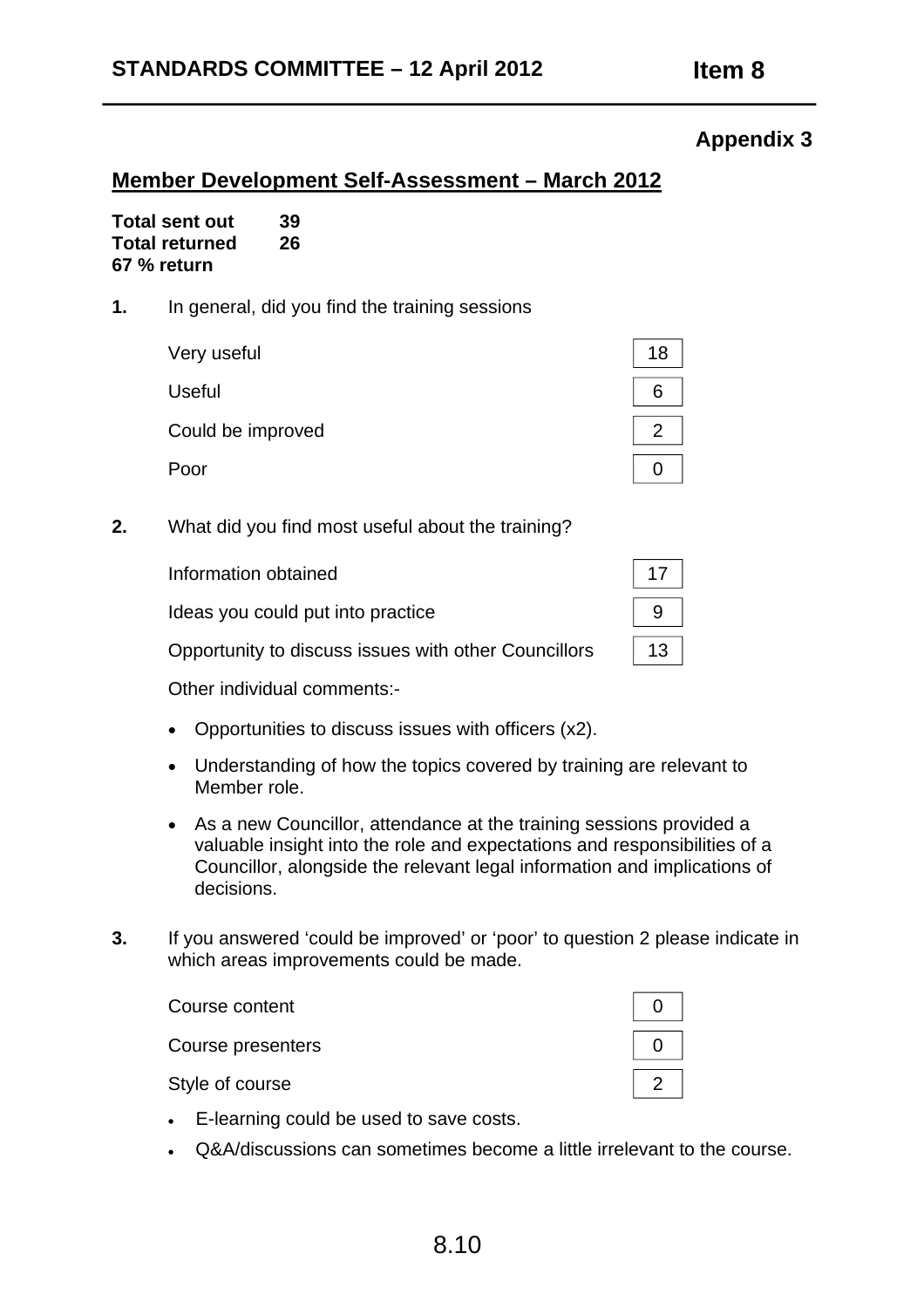**4.** If you found it difficult to attend many of the learning and development courses in 2011/12 please indicate your reason(s) below:-

| Work/family commitments         |  |
|---------------------------------|--|
| Already attended similar course |  |
| Unsuitable course timing        |  |
| Unsuitable course content       |  |
| Other individual comments:-     |  |

• Other voluntary commitments – planned prior to Programme

### **Self-Assessment of Development Needs for 2012-13**

**5.** What type of development opportunities do you think you would benefit from in the future?

#### **Skills Development**

| Chairmanship                             | 12 |
|------------------------------------------|----|
| <b>Questioning Skills</b>                | 8  |
| Dealing with the Media                   |    |
| <b>Public Speaking</b>                   | 9  |
| Time Management                          | 5  |
| <b>Speed Reading</b>                     | 6  |
| Dealing with difficult situations/people | 13 |

### **Core Briefing Sessions**

| Corporate priorities and strategic direction |  |
|----------------------------------------------|--|
| Budget process/financial management          |  |
| Procurement                                  |  |
| Performance management                       |  |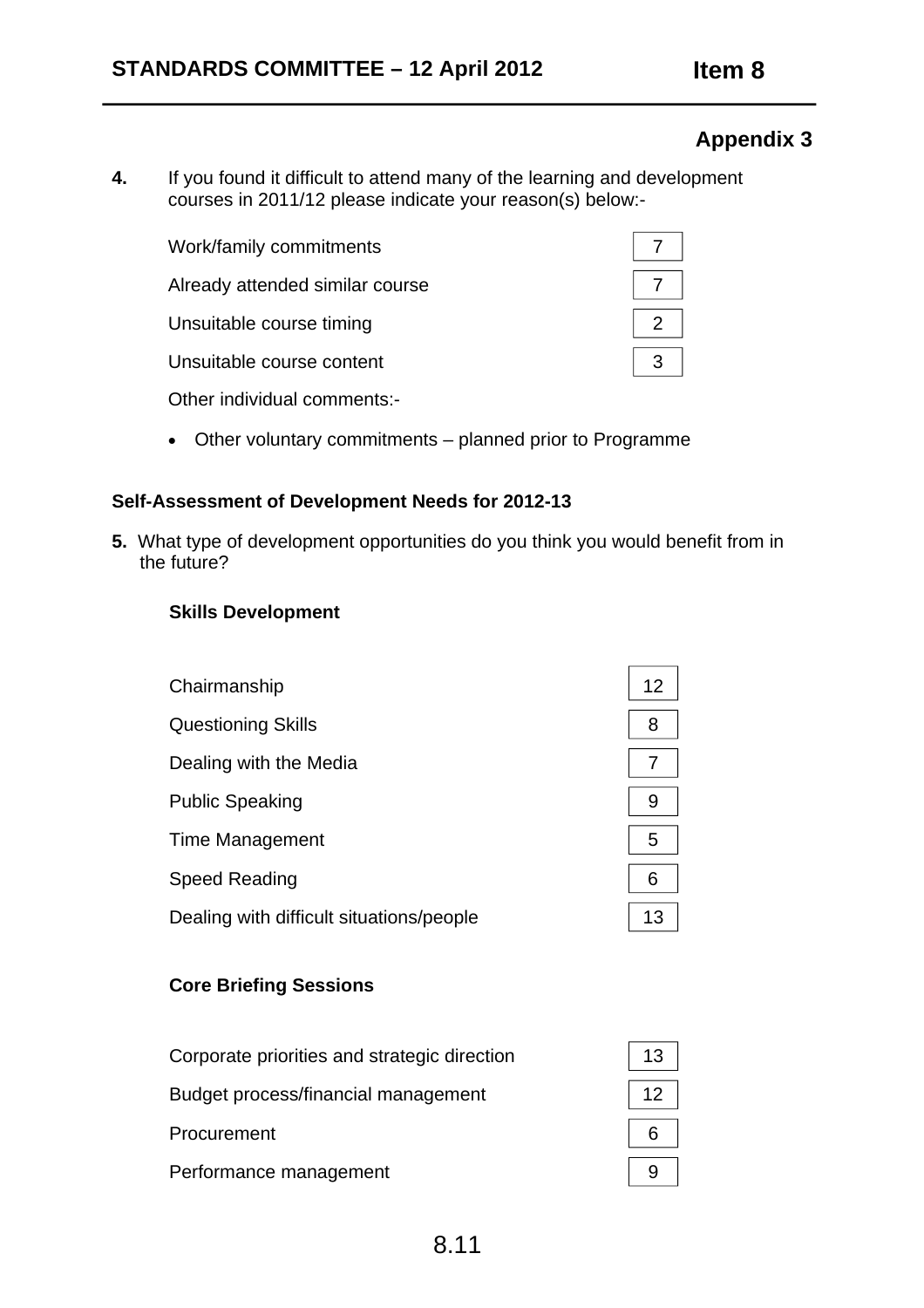# Risk management 15 Freedom of Information/Data Protection Legislation | 12

# **Key Topic Briefings**

| <b>Local Development Framework</b>             | 17              |
|------------------------------------------------|-----------------|
| <b>Housing and Homelessness</b>                | 13              |
| Member Decision-making Structure and Processes | 11              |
| <b>Equalities and Diversity</b>                | 3               |
| <b>County Highways</b>                         | 12 <sup>2</sup> |
| <b>Children's/Youth Service Structure</b>      | 9               |
| <b>Community Safety/Anti-Social Behaviour</b>  | 14              |
| <b>Emergency Planning</b>                      | 8               |
| The Use of Social Media                        | 4               |
| <b>Disabled Faciltities Grants</b>             | 10              |
| Other – please state:-                         |                 |

• Good to be provided with up-to-date briefings and the opportunity to discuss topics with other Members/officers

## **6. What type of learning do you find most useful?**

| Lecture with PowerPoint presentation                              | 18 |
|-------------------------------------------------------------------|----|
| Learning from others e.g. shadowing, mentoring                    |    |
| <b>External conferences</b>                                       |    |
| Visiting other authorities to gain best practice                  |    |
| Interactive training, e.g. workshops/role playing/case<br>studies |    |

Other individual comments:-

| 18                  |  |
|---------------------|--|
| 9                   |  |
| 2                   |  |
| 7                   |  |
| $\overline{4}$<br>1 |  |

# **Appendix 3**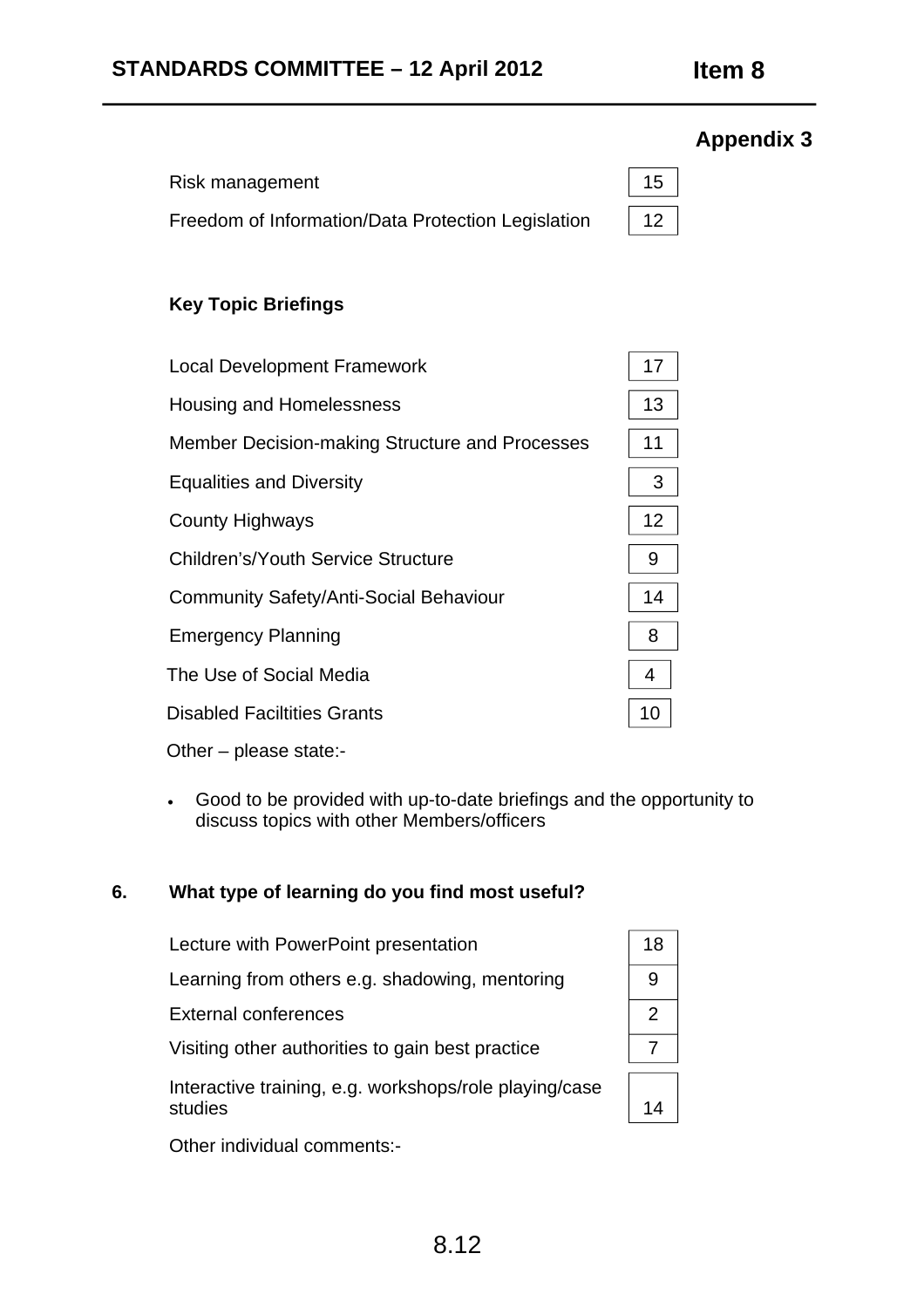- Dynamic learning, i.e. not PowerPoint.
- Shadow of job roles may be interesting.
- E-learning would be more economical. On-line lectures can include Q&A sessions.

#### **7. Additional individual comments**

- Training by our own officers where possible.
- Keep up with new ideas and policies.
- Relate some of what's being talked about to the real-life examples that have happened in RDC.
- Too many people on the same planning course maybe some could be split up to give everyone time to ask questions.
- The most useful tool in the box is an opportunity to informally interact with other Councillors and officers.
- It would be particularly useful to explore the relationships surrounding Member-Portfolio Holder, Member-officer and Portfolio Holder-officer.
- Members are often required to make decisions based on information that I know full well they do not properly and completely comprehend but may be too embarrassed to explore more thoroughly.
- Can we have a course that explores how to deal firmly but politely and effectively with the different character traits displayed by residents? I would like to know more about how to judge personalities and how best to deal with the various personalities that one meets.
- Course on the detail and impact of the Localism Act.
- Community Budget the way forward.